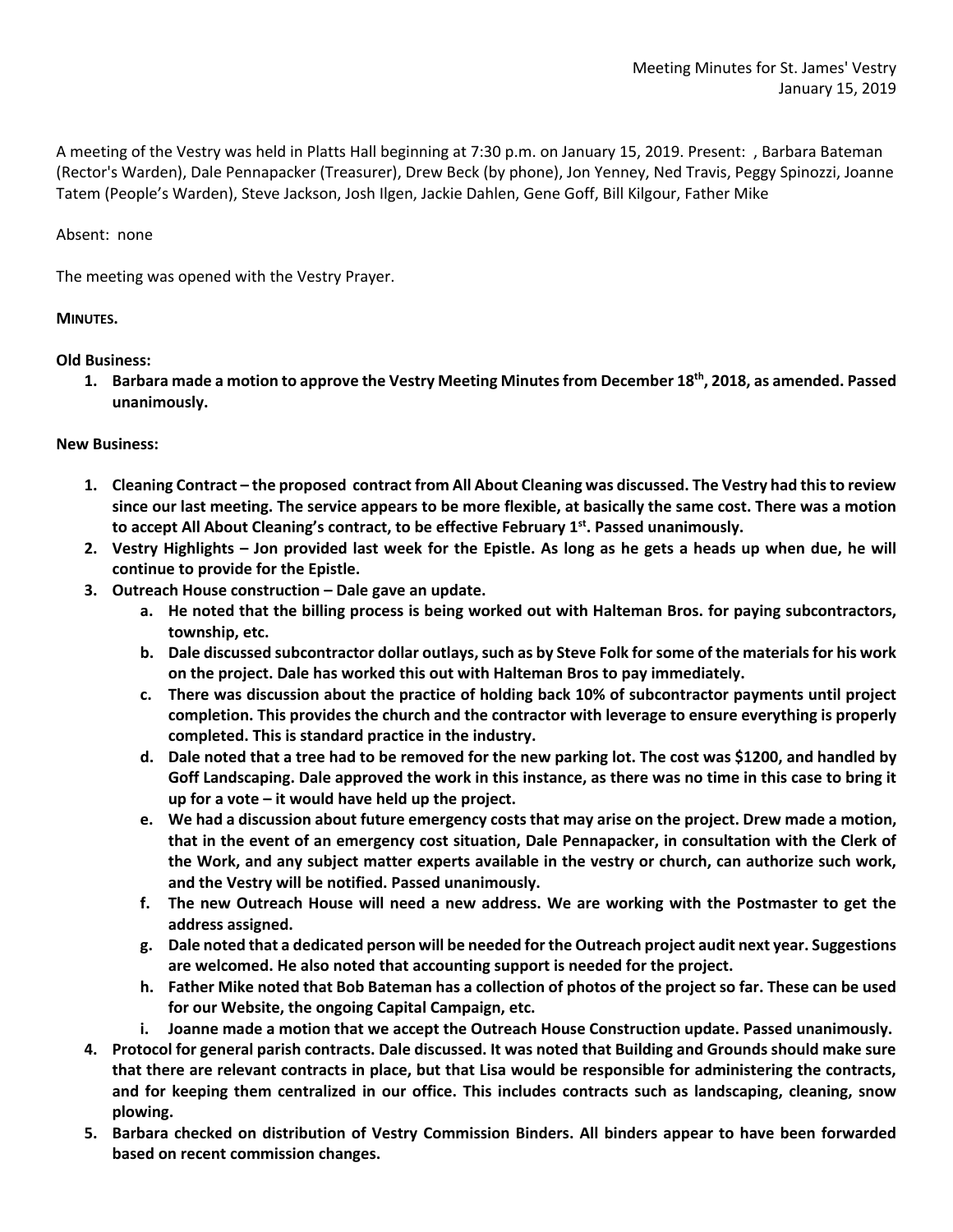- **6. HVAC system project was discussed by Father Mike. The project will upgrade our system, expand coverage in the building, and replace 13 window units we have been using. Bids have been solicited, and it looks like the cost will be about \$38K. It will save considerably on energy costs over time. Father Mike has applied to the Diocese for a \$30K grant to help us with the project. Peggy made a motion to approve the \$38K HVAC upgrade project, contingent upon receipt of \$30K funding contribution form the Diocese. Passed unanimously.**
- **7. Wawa hoagie fundraiser was discussed by Father Mike. This idea came from Lauren, as a fundraiser for our Youth Group, to help with the pilgrimage, etc. We can buy hoagie coupons for \$4 each and resell at a higher price to raise money. The fundraiser would be over a few weeks surrounding the SuperBowl. Gene made a motion to allow the Youth Group to proceed with a hoagie coupon sale. Approved unanimously.**
- **8. Father Mike noted that our Annual Meeting will be held on May 5th this year. Barbara suggested that the Vestry can start now on their 2018 commission reports, which can be used as input for the Annual Meeting presentation.**

## **Committee Reports:**

- **9. Buildings & Grounds – Gene gave an update.** 
	- **a. He discussed replacement lights for upstairs in the church. He has a \$485 estimate from Mike Zankeman for the work. Per Dale, there is money in the Platts Hall fund (Buildings & Grounds – acct # 5030800 – Repairs, Maintenance, improvements) for this work. Vestry approval not required. Gene to validate the cost.**
	- **b. Father Mike expressed concern about some nails coming out in the church and concern about sections of the floor.**
	- **c. Peggy made a motion to approve the Buildings & Grounds report. Passed unanimously.**
- **10. Communications Report – Drew gave an update.**
	- **a. He noted their next meeting will be on February 12th, and Lisa will lead the meeting.**
	- **b. Barbara suggested we draw attention to the new Outreach House project with a sign – such as "Future Site/Location of the St. James' Outreach House". Drew is following up on this.**
	- **c. There was discussion of the Collegeville website, and whether we can have a link there. Father Mike indicated he would check on this.**
- **11. Outreach House – Jackie gave an update.**
	- **a. It was noted that Patty Earhardt has raised over \$2500 for Patty Packs, solicited from Skippack Village businesses.**
	- **b. Gene made a motion that the Outreach House report be approved. Passed unanimously.**
- **12. Member Ministry – Barbara gave an update.**
	- **a. She noted that Bill Kilgour has joined this commission.**
	- **b. They are working on the Women's Retreat for 2019. Barbara will distribute the written report.**
	- **c. Father Mike suggested we target new membership in the new home development by Superior Tube.**
- **13. Parish Life – Joanne gave an update.**
	- **a. It was noted that ECW was considering a soup sale during two Sundays in May. A building usage form needs to be submitted for this event. The Vestry can then hold an "e-vote" to approve the event, once submitted.**
	- **b. Josh volunteered to work on a process for fundraisers going forward.**
	- **c. Drew made a motion to approve the Parish Life report. Passed unanimously.**
- **14. Rector's Report – Father Mike gave an update.**
	- **a. He distributed the Parochial Report, which highlights the growth of our parish, as well as our various Outreach Ministries.**
	- **b. He noted that 65 children are now enrolled in church school.**
	- **c. Our membership has grown from 419 when Father Mike arrived, to 558 now. A 33% increase at St. James'.**
	- **d. Peggy made a motion that the Rector's Report be approved. Passed unanimously.**
- **15. Dale reviewed the Finance Commission Report.**
	- **a. Dale discussed the need for additional accounting help given the complexity of the Outreach Construction project in addition to our normal activities.**